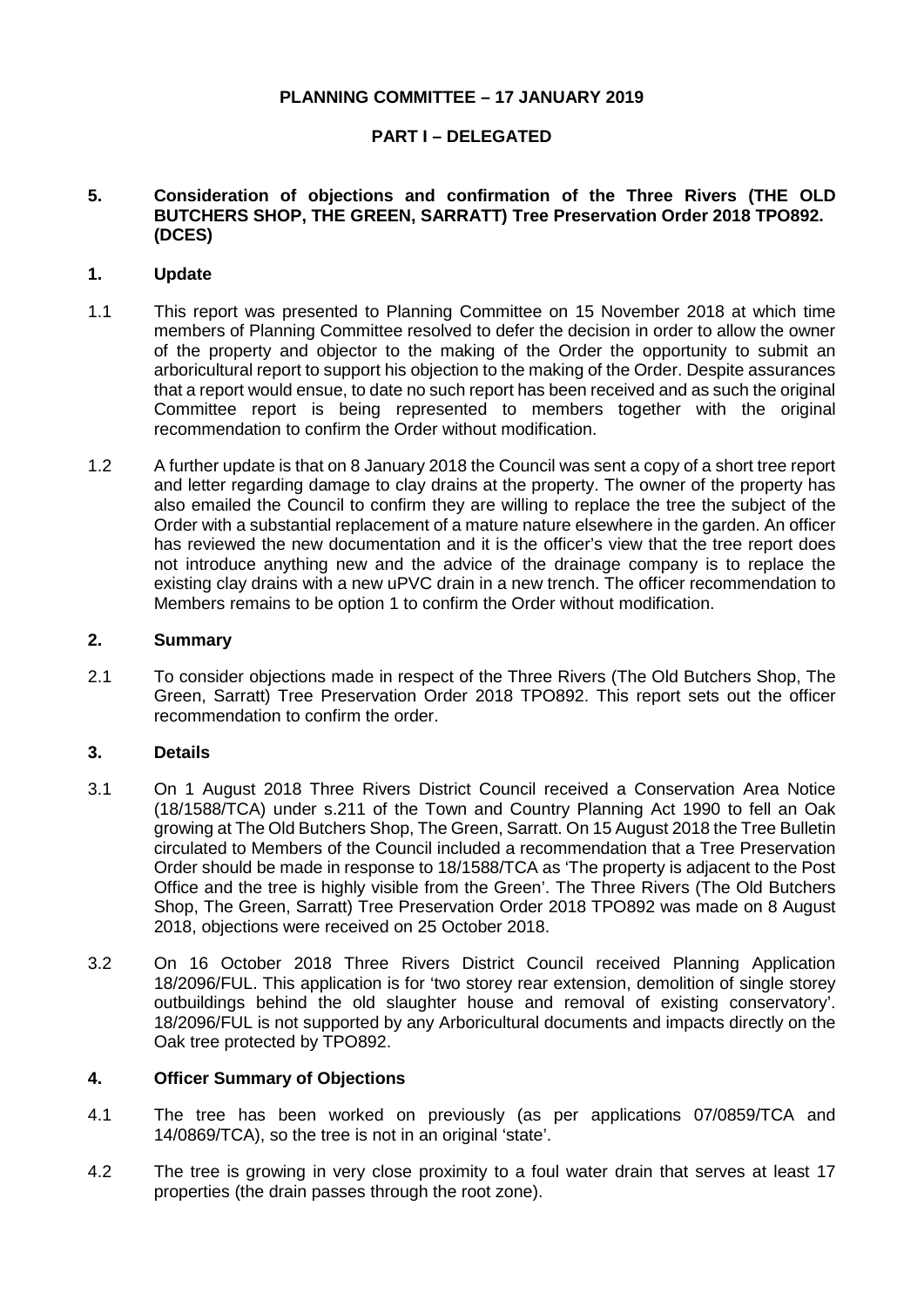4.3 The manhole in the grounds of The Old Butchers Shop is in the root zone. It would be beneficial if a new tree was planted in a location to be agreed and where its location would not be the cause of potential damage and ongoing maintenance to a necessary utility.

## **5. Officer Response to Objections**

- 5.1 The works previously carried out under 07/0859/TCA and 14/0869/TCA do not make the tree any less worthy of protection with a Tree Preservation Order. The tree is highly visible from the Green and is growing next door to the Sarratt Post Office.
- 5.2 No evidence has been presented to show that the tree is causing problems to the foul water drain.
- 5.3 No evidence has been presented to show that the tree is causing problems to the manhole in the grounds of The Old Butchers Shop.

# **6. Options/Reasons for Recommendation**

- 6.1 There are two options available to the Committee:
- 6.1.1 Confirm the Order without modification.
- 6.1.2 Not to confirm the Order. This would mean that the trees would not be provided statutory protection and could be removed or worked on without any further notification requirement.

# **7. Policy/Budget Reference and Implications**

- 7.1 The recommendations in this report are within the Council's agreed policy and budgets.
- **8. Financial, Legal, Staffing, Environmental, Community Safety, Customer Services Centre, Communications & Website, Risk Management and Health & Safety Implications**
- 8.1 None specific.

## **9. Recommendation**

9.1 Option 1, to confirm the Order without modification.

Report prepared by: Terence Flynn, Landscape Officer updated by Julie Hughes, Principal Landscape Officer

Background Papers - TPO892 file